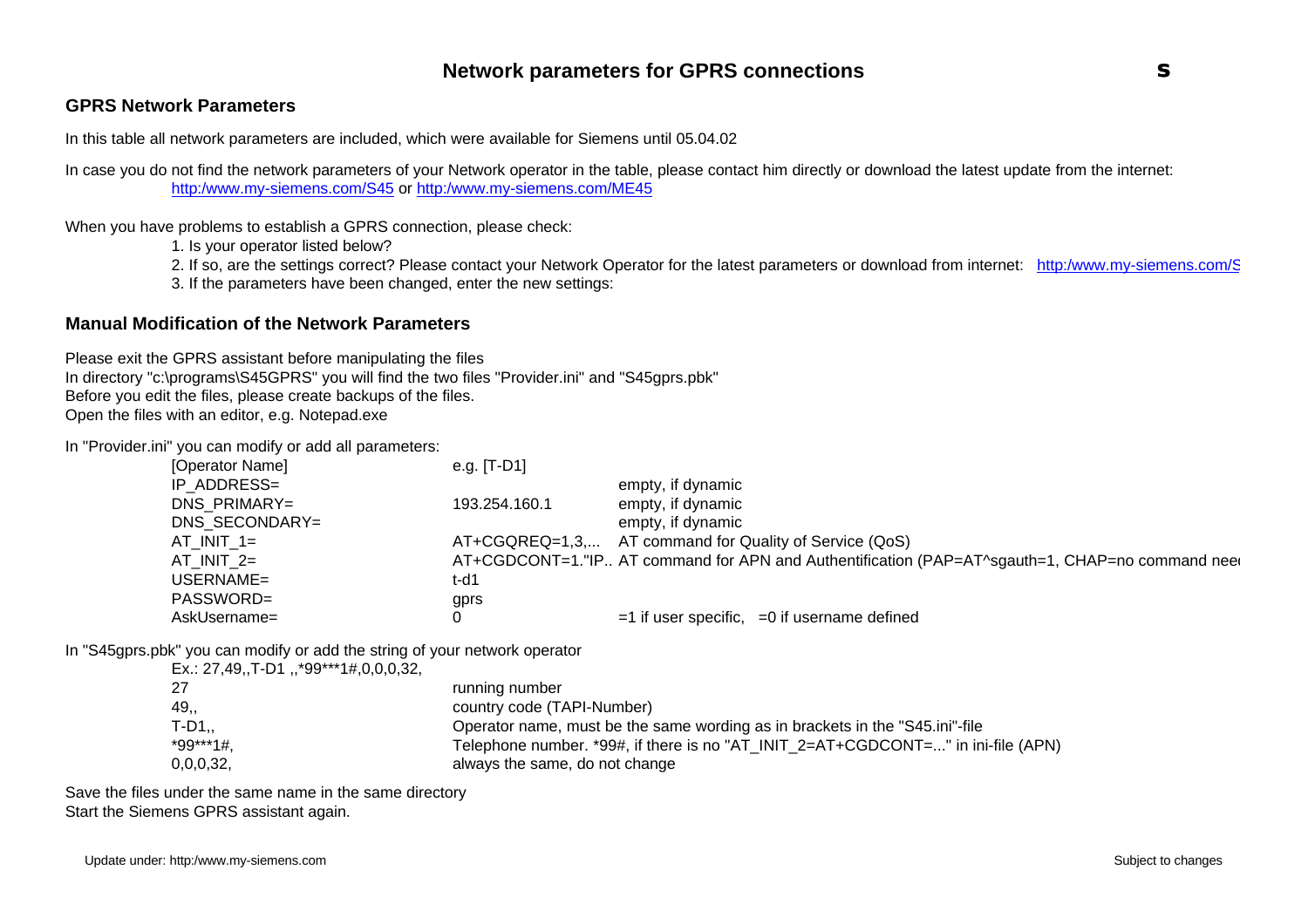| <b>Network</b>                    | <b>Country</b>    | <b>Modem properties:</b>                                                                                                                | <b>Additional AT commands</b>                                                                                     |          | Telephone TCP/IP settings          | <b>TCP/IP settings:</b>                                           | <b>TCP/IP settings:</b>                |                                  | <b>Connection: Connection:</b>                                      |
|-----------------------------------|-------------------|-----------------------------------------------------------------------------------------------------------------------------------------|-------------------------------------------------------------------------------------------------------------------|----------|------------------------------------|-------------------------------------------------------------------|----------------------------------------|----------------------------------|---------------------------------------------------------------------|
| operator                          |                   | 'extra settings"                                                                                                                        |                                                                                                                   | number   | IP address, only if<br>not dynamic | DNS 1, only if not<br>dynamic                                     | DNS 2, only if not<br>dynamic          | user name                        | <b>Password</b>                                                     |
|                                   |                   | Please enter in "extra settings"<br>Note: in Windows2000 AT commands are WindowsNT, please add to "extra<br>estricted to 40 characters! | If you use Windows 95/98 or<br>settings". Ex.: China Mobile:<br>AT+CGDCONT=1,"IP","cmnet";+C<br>GQREQ=1,3,4,3,0,0 |          | setting.                           | If "dynamic", keep default If "dynamic", keep default<br>setting. | If "dynamic", keep default<br>setting. | if "n.a.", you do<br>not need to | if "n.a.", you do<br>not need to<br>enter user name enter user name |
| Amena                             | Spain             | AT+CGDCONT=1,"IP",<br>'internet";^sgauth=2                                                                                              |                                                                                                                   | *99***1# | dynamic                            | 213.143.33.8                                                      | 213.143.32.20                          | <b>CLIENTE</b>                   | <b>AMENA</b>                                                        |
| AIS (corporate<br>Intranet)       | Thailand          | AT+CGDCONT=1,"IP",<br>"ais"                                                                                                             |                                                                                                                   | *99***1# | dynamic                            | 202.183.255.20                                                    | 202.183.255.21                         | n.a.                             | n.a.                                                                |
| AIS (Internet)                    | Thailand          | AT+CGDCONT=1,"IP",<br>"internet"                                                                                                        |                                                                                                                   | *99***1# | dymanic                            | 202.183.255.20                                                    | 202.183.255.21                         | n.a.                             | n.a.                                                                |
| Aria - Internet                   | Turkey            | AT+CGDCONT=1,"IP",<br>'internet"                                                                                                        |                                                                                                                   | *99***1# | dymanic                            | dymanic                                                           | dymanic                                |                                  | user specific user specific                                         |
| <b>AT&amp;T Wireless</b>          | <b>USA</b>        |                                                                                                                                         |                                                                                                                   | $*99#$   | dymanic                            | dymanic                                                           | dymanic                                | n.a.                             | n.a.                                                                |
| BeeLine                           | Russia            | AT+CGDCONT=1,"IP",<br>'internet.beeline.ru"                                                                                             |                                                                                                                   | *99***1# | dynamic                            | 194.190.195.066                                                   | 194.190.192.034                        | beeline                          | beeline                                                             |
| <b>Bite GSM</b>                   | Lithuania         | AT+CGDCONT=1,"IP",<br>"banga"                                                                                                           |                                                                                                                   | *99***1# | dynamic                            | 213.226.131.131                                                   | 193.219.32.13                          | n.a.                             | n.a.                                                                |
| <b>BLU Contratto</b>              | Italy             | AT+CGDCONT=1,"IP",<br>'INTERNET"                                                                                                        |                                                                                                                   | *99***1# | dynamic                            | 212.17.192.49                                                     | 212.17.192.209                         | n.a.                             | n.a.                                                                |
| <b>BLU Prepagata</b>              | Italy             | AT+CGDCONT=1,"IP",<br>'PINTERNET"                                                                                                       |                                                                                                                   | *99***1# | dynamic                            | 212.17.192.49                                                     | 212.17.192.209                         | n.a.                             | n.a.                                                                |
| Bouygues<br>Telecom               | France            | AT+CGDCONT=1,"IP",<br>'ebouygtel.com"                                                                                                   |                                                                                                                   | *99***1# | dynamic                            | 62.201.129.99                                                     | 0.0.0.0                                | n.a.                             | n.a.                                                                |
| Bouygues<br>Telecom<br>B2Bouygtel | France            | AT+CGDCONT=1,"IP",<br>"b2bouygtel.com"                                                                                                  |                                                                                                                   | *99***1# | dynamic                            | 62.201.129.99                                                     | 62.201.159.99                          | B2B                              | <b>NET</b>                                                          |
| <b>BPL Mobile</b>                 | India             | AT+CGDCONT=1,"IP",<br>'bplgprs.com"                                                                                                     |                                                                                                                   | *99***1# | dynamic                            | 202.169.145.34                                                    | 202.169.129.40                         | bplmobile                        | n.a.                                                                |
| Cesky Mobil-<br>postpaid          | Czech<br>Republic | AT+CGDCONT=1,"IP",<br>'internet"                                                                                                        |                                                                                                                   | *99***1# | dynamic                            | dynamic                                                           | dynamic                                | n.a.                             | n.a.                                                                |
| Cesky Mobil-<br>prepaid           | Czech<br>Republic | AT+CGDCONT=1,"IP",<br>'ointernet"                                                                                                       |                                                                                                                   | *99***1# | dynamic                            | dynamic                                                           | dynamic                                | n.a.                             | n.a.                                                                |
| China Mobile                      | China             | AT+CGDCONT=1,"IP",<br>'cmnet"                                                                                                           |                                                                                                                   | *99#     | dynamic                            | dynamic                                                           | dynamic                                | n.a.                             | n.a.                                                                |
| China Unicom                      | China             | AT+CGQREQ=1,3,4,3,0,0                                                                                                                   |                                                                                                                   | *99#     | dynamic                            | 10.000.002.100                                                    | 0.0.0.0                                | n.a.                             | n.a.                                                                |
| Comvig/Tele2                      | Sweden            | AT^sgauth=1                                                                                                                             |                                                                                                                   | *99#     | dynamic                            | 130.244.127.161                                                   | 130.244.127.169                        | gprs                             | internet                                                            |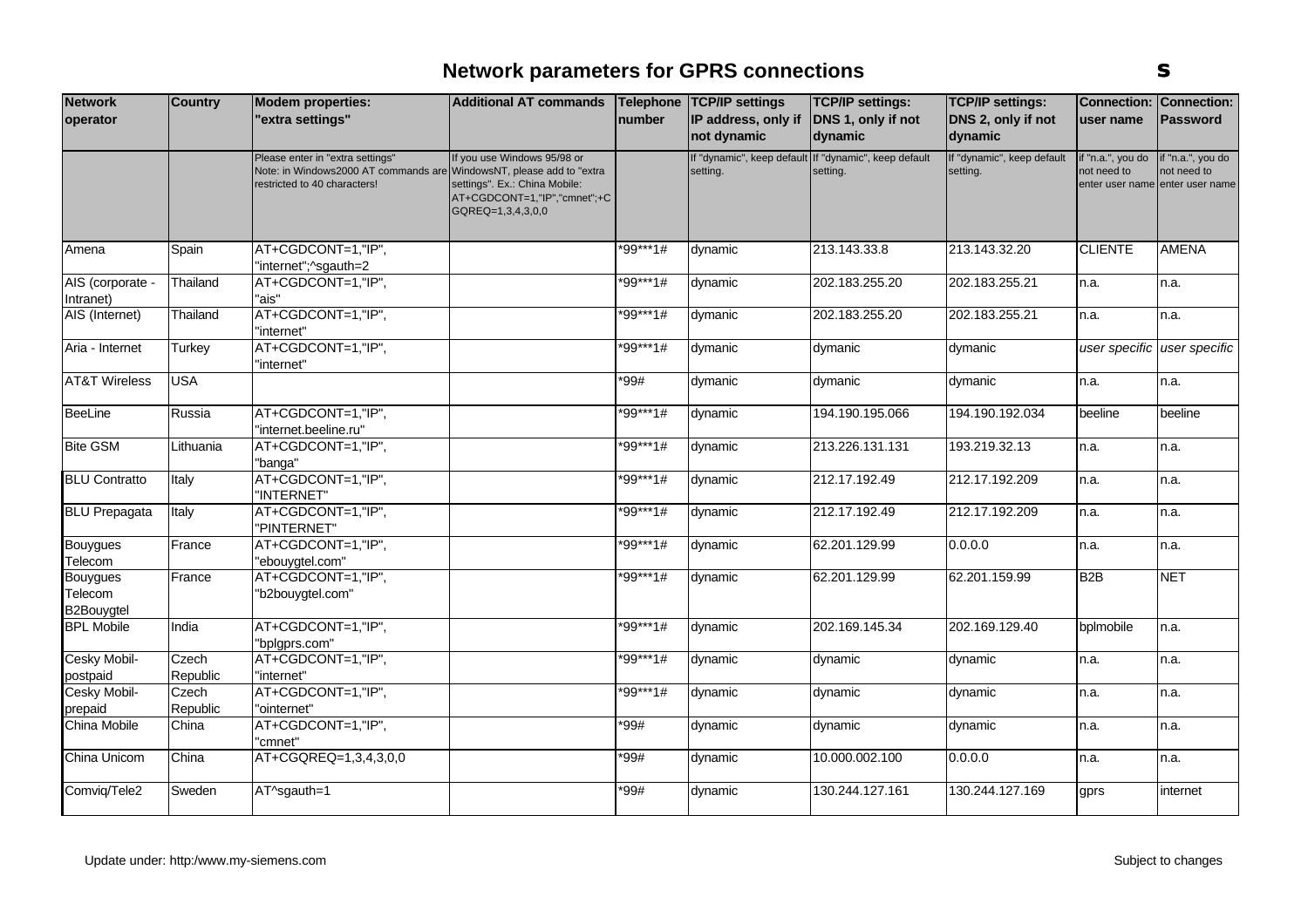| <b>Network</b>    | <b>Country</b>                 | <b>Modem properties:</b>                                                                                                                 | <b>Additional AT commands</b>                                                                                     |            | Telephone   TCP/IP settings | <b>TCP/IP settings:</b>                                           | <b>TCP/IP settings:</b>                | <b>Connection:</b>              | Connection:                                                         |
|-------------------|--------------------------------|------------------------------------------------------------------------------------------------------------------------------------------|-------------------------------------------------------------------------------------------------------------------|------------|-----------------------------|-------------------------------------------------------------------|----------------------------------------|---------------------------------|---------------------------------------------------------------------|
| operator          |                                | 'extra settings"                                                                                                                         |                                                                                                                   | number     | IP address, only if         | DNS 1, only if not                                                | DNS 2, only if not                     | user name                       | Password                                                            |
|                   |                                |                                                                                                                                          |                                                                                                                   |            | not dynamic                 | dynamic                                                           | dynamic                                |                                 |                                                                     |
|                   |                                | Please enter in "extra settings"<br>Note: in Windows2000 AT commands are WindowsNT, please add to "extra<br>restricted to 40 characters! | If you use Windows 95/98 or<br>settings". Ex.: China Mobile:<br>AT+CGDCONT=1,"IP","cmnet";+C<br>GQREQ=1,3,4,3,0,0 |            | setting.                    | If "dynamic", keep default If "dynamic", keep default<br>setting. | If "dynamic", keep default<br>setting. | f "n.a.", you do<br>not need to | if "n.a.", you do<br>not need to<br>enter user name enter user name |
| Connect Austria / | Austria                        | AT+CGDCONT=1,"IP",                                                                                                                       | :+CGQREQ=0,0,0,3,0,0                                                                                              | *99***1#   | dynamic                     | 194.024.128.100                                                   | 194.024.128.102                        |                                 | user specific user specific                                         |
| One               |                                | "web.one.at";^sgauth=1                                                                                                                   |                                                                                                                   |            |                             |                                                                   |                                        |                                 |                                                                     |
| Cosmote           | Greece                         | AT+CGDCONT=1,"IP",<br>"internet"                                                                                                         |                                                                                                                   | $*99***1#$ | dynamic                     | 195.167.065.194                                                   | 0.0.0.0                                | n.a.                            | n.a.                                                                |
| CSL               | Hongkong                       | AT+CGDCONT=1,"IP",<br>"internet"                                                                                                         | :+CGQREQ=1,3,4,3,0,0                                                                                              | *99***1#   | dynamic                     | 202.84.255.1                                                      | 203.116.254.150                        | n.a.                            | n.a.                                                                |
| D2 Vodafone       | Germany                        | AT+CGDCONT=1,"IP",<br>"volume.d2gprs.de"                                                                                                 | :+CGQREQ=1,3,4,3,7,31                                                                                             | *99***1#   | dynamic                     | 139.7.30.125                                                      | 139.7.30.126                           | n.a.                            | n.a.                                                                |
| <b>DIGI</b>       | Malaysia                       | AT+CGDCONT=1,"IP",<br>"diginet"                                                                                                          |                                                                                                                   | *99***1#   | dynamic                     | 203.092.128.131                                                   | 203.092.128.132                        | n.a.                            | n.a.                                                                |
| Dna               | Finland                        | AT+CGDCONT=1,"IP",<br>"internet"                                                                                                         |                                                                                                                   | *99***1#   | dynamic                     | 217.78.192.78                                                     | 217.78.192.22                          | n.a.                            | n.a.                                                                |
| <b>DTAC</b>       | Thailand                       | AT+CGDCONT=1,"IP",<br>'www.dtac.co.th"                                                                                                   |                                                                                                                   | *99***1#   | dynamic                     | 203.155.33.1                                                      | 203.44.144.33                          | n.a.                            | n.a.                                                                |
| E-Plus            | Germany                        | AT+CGDCONT=1,"IP",<br>"internet.eplus.de"                                                                                                | :+CGQREQ=1,2,4,3,9,31                                                                                             | *99***1#   | dynamic                     | 212.23.97.2                                                       | 212.23.97.3                            | eplus                           | n.a.                                                                |
| <b>ERA</b>        | Poland                         | AT+CGDCONT=1,"IP",<br>'erainternet"                                                                                                      | ;^sgauth=1                                                                                                        | *99***1#   | dynamic                     | dynamic                                                           | dynamic                                | erainternet                     | erainternet                                                         |
| etisalat          | <b>United Arab</b><br>Emirates | AT+CGDCONT=1,"IP",<br>'mnet"                                                                                                             |                                                                                                                   | *99***1#   | dynamic                     | dynamic                                                           | dynamic                                | n.a.                            | n.a.                                                                |
| Eurotel           | Czech<br>Republic              | AT+CGDCONT=1,"IP",<br>"internet"                                                                                                         |                                                                                                                   | *99***1#   | dynamic                     | 160.218.10.201                                                    | 194.228.2.1                            | n.a.                            | n.a.                                                                |
| fastlink          | Jordan                         | AT+CGDCONT=1,"IP",<br>"internet"                                                                                                         |                                                                                                                   | *99***1#   | dynamic                     | dynamic                                                           | dynamic                                | n.a.                            | n.a.                                                                |
| Globe             | Philippines                    | AT+CGDCONT=1,"IP",<br>"www.globe.com.ph"                                                                                                 | :^sgauth=1                                                                                                        | *99***1#   | dynamic                     | 203.127.225.010                                                   | 203.127.225.011                        | globe                           | globe                                                               |
| Globtel           | Slovakia                       | AT+CGDCONT=1,"IP",<br>"internet"                                                                                                         | :+CGQREQ=1,0,0,0,0,0                                                                                              | *99***1#   | dynamic                     | 213.151.200.3                                                     | 195.012.140.130                        | n.a.                            | n.a.                                                                |
| Idea              | Poland                         | AT+CGDCONT=1,"IP",<br>"www.idea.pl"                                                                                                      | ;^sgauth=1                                                                                                        | *99***1#   | dynamic                     | 194.204.159.1                                                     | 194.9.223.79                           | idea                            | idea                                                                |
| <b>KPN Mobile</b> | Netherlands                    | AT+CGDCONT=1,"IP",<br>"internet"                                                                                                         |                                                                                                                   | *99***1#   | dynamic                     | 62.133.126.28                                                     | 62.133.126.29                          | n.a.                            | n.a.                                                                |
| IM <sub>3</sub>   | Indonesia                      | AT+CGDCONT=1,"IP",<br>"www.indosat-m3.net"                                                                                               |                                                                                                                   | *99***1#   | dynamic                     | dynamic                                                           | dynamic                                | gprs                            | im <sub>3</sub>                                                     |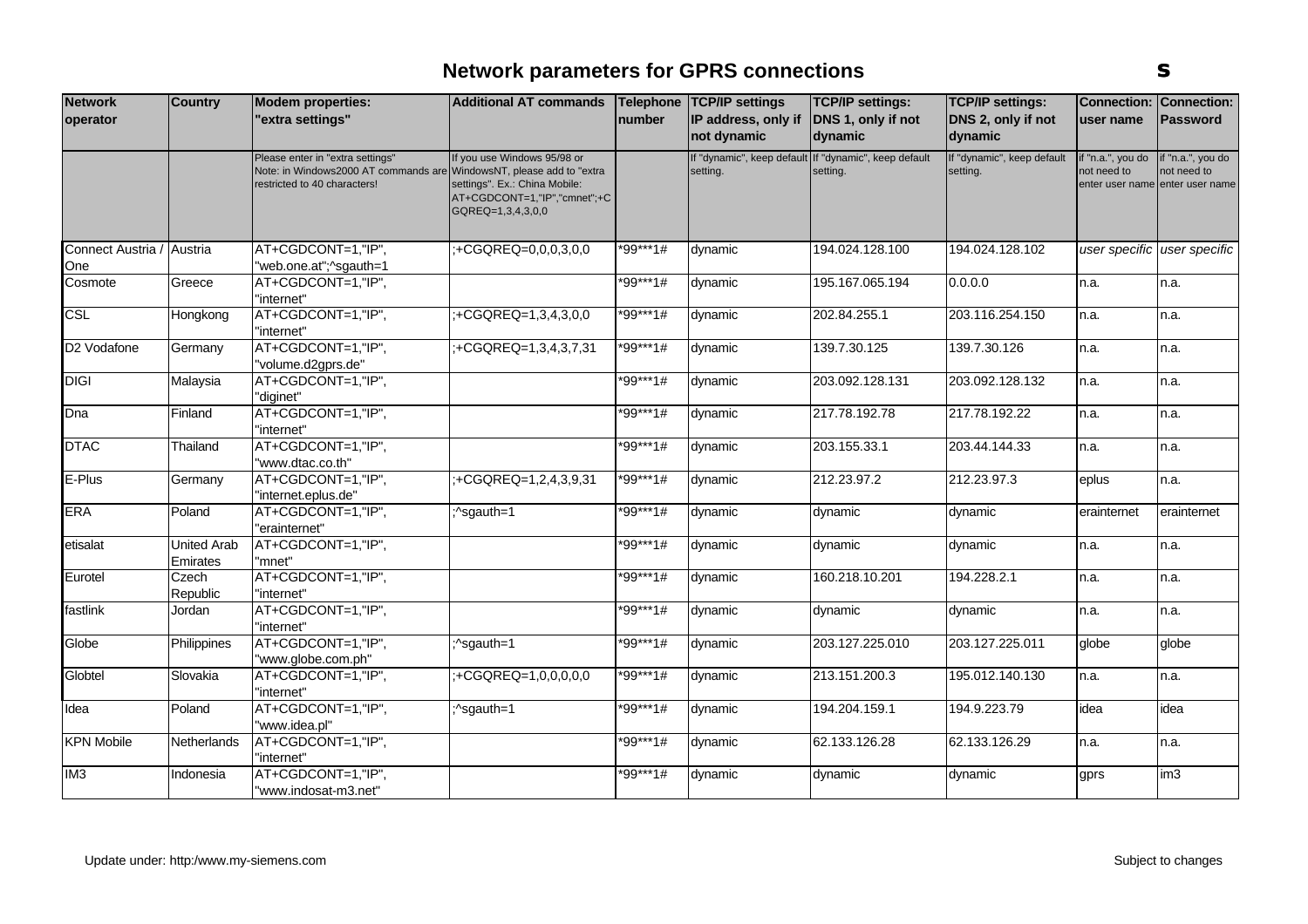| <b>Network</b>              | <b>Country</b> | <b>Modem properties:</b>             | <b>Additional AT commands</b>                     |          | Telephone   TCP/IP settings | <b>TCP/IP settings:</b>                               | <b>TCP/IP settings:</b>    | <b>Connection:</b> | Connection:                     |
|-----------------------------|----------------|--------------------------------------|---------------------------------------------------|----------|-----------------------------|-------------------------------------------------------|----------------------------|--------------------|---------------------------------|
| operator                    |                | 'extra settings"                     |                                                   | number   | IP address, only if         | DNS 1, only if not                                    | DNS 2, only if not         | user name          | Password                        |
|                             |                |                                      |                                                   |          | not dynamic                 | dynamic                                               | dynamic                    |                    |                                 |
|                             |                | Please enter in "extra settings"     | If you use Windows 95/98 or                       |          |                             | If "dynamic", keep default If "dynamic", keep default | If "dynamic", keep default | if "n.a.", you do  | if "n.a.", you do               |
|                             |                | Note: in Windows2000 AT commands are | WindowsNT, please add to "extra                   |          | setting.                    | setting.                                              | setting.                   | not need to        | not need to                     |
|                             |                | restricted to 40 characters!         | settings". Ex.: China Mobile:                     |          |                             |                                                       |                            |                    | enter user name enter user name |
|                             |                |                                      | AT+CGDCONT=1,"IP","cmnet";+C<br>GQREQ=1,3,4,3,0,0 |          |                             |                                                       |                            |                    |                                 |
|                             |                |                                      |                                                   |          |                             |                                                       |                            |                    |                                 |
| M1                          | Singapore      | AT+CGDCONT=1,"IP",                   |                                                   | *99***1# | dynamic                     | 202.79.64.21                                          | 202.79.64.26               | n.a.               | n.a.                            |
|                             |                | "mobilenet";^sgauth=1                |                                                   |          |                             |                                                       |                            |                    |                                 |
| Maxis                       | Malaysia       | AT+CGDCONT=1,"IP",                   |                                                   | *99***1# | dynamic                     | 202.075.129.101                                       | 10.216.4.21                | n.a.               | n.a.                            |
|                             |                | "internet.gprs.maxis"                |                                                   |          |                             |                                                       |                            |                    |                                 |
| max.gprs                    | Austria        | AT+CGDCONT=1,"IP",                   |                                                   | *99#     | dynamic                     | 213.162.64.1                                          | 213.162.64.2               | n.a.               | n.a.                            |
|                             |                | "gprsinternet"                       |                                                   |          |                             |                                                       |                            |                    |                                 |
| max.business.               | Austria        | AT+CGDCONT=1,"IP",                   |                                                   | *99#     | dynamic                     | 213.162.64.1                                          | 213.162.64.2               | n.a.               | n.a.                            |
| gprs                        |                | "business.gprsinternet"              |                                                   |          |                             |                                                       |                            |                    |                                 |
| max.metro.gprs              | Austria        | AT+CGDCONT=1,"IP",                   |                                                   | *99#     | dynamic                     | 213.162.64.1                                          | 213.162.64.2               | n.a.               | n.a.                            |
|                             |                | "aprsmetro"                          |                                                   |          |                             |                                                       |                            |                    |                                 |
| mobilecom                   | Jordan         | AT+CGDCONT=1,"IP",                   |                                                   | *99***1# | dynamic                     | dynamic                                               | dynamic                    | internet           | internet                        |
|                             |                | 'internet.mobilecom.jo"              |                                                   |          |                             |                                                       |                            |                    |                                 |
| Mobilkom                    | Austria        | AT+CGDCONT=1,"IP",                   |                                                   | *99***1# | dynamic                     | 194.48.124.200                                        | 194.48.139.254             | GPRS@A1pl n.a.     |                                 |
|                             |                | "A1.net"                             |                                                   |          |                             |                                                       |                            | us.at              |                                 |
| Mobitel (Internet)          | Slovenia       | AT+CGDCONT=1,"IP",                   |                                                   | *99***1# | dynamic                     | dynamic                                               | dynamic                    | mobitel            | internet                        |
|                             |                | "internet"                           |                                                   |          |                             |                                                       |                            |                    |                                 |
| <b>Mobitel</b>              | Slovenia       | AT+CGDCONT=1,"IP",                   |                                                   | *99***1# | dynamic                     | dynamic                                               | dynamic                    | mobitel            | internet                        |
| (Internet Pro)              |                | "internetpro"                        |                                                   |          |                             |                                                       |                            |                    |                                 |
| <b>Mobistar</b>             | Belgium        | AT+CGDCONT=1,"IP",                   |                                                   | *99***1# | 212.065.063.143             | 212.065.063.10                                        | 212.065.063.145            | mobistar           | mobistar                        |
|                             |                | "officeaccess.internet.be"           |                                                   |          |                             |                                                       |                            |                    |                                 |
| <b>MTS</b>                  | Russia         | AT+CGDCONT=1,"IP",                   |                                                   | *99***1# | dynamic                     | 213.87.0.1                                            | 213.87.1.1                 | n.a.               | n.a.                            |
|                             |                | "internet.mts.ru"                    |                                                   |          |                             |                                                       |                            |                    |                                 |
| Netcom                      | Norway         |                                      |                                                   | $*99#$   | dynamic                     | 212.45.188.43                                         | 212.45.188.44              | n.a.               | n.a.                            |
| <b>New World</b>            | Hongkong       | AT+CGDCONT=1,"IP",                   | :+CGQREQ=1,3,4,3,0,0                              | *99***1# | dynamic                     | dynamic                                               | dynamic                    | n.a.               | n.a.                            |
|                             |                | "internet"                           |                                                   |          |                             |                                                       |                            |                    |                                 |
| <b>OMNITEL</b>              | Italy          | AT+CGDCONT=1,"IP",                   | $+CGQREQ=1, 2, 4, 3, 6, 31$                       | *99***1# | dynamic                     | dynamic                                               | dynamic                    | n.a.               | n.a.                            |
|                             |                | "web.omnitel.it"                     |                                                   |          |                             |                                                       |                            |                    |                                 |
| Omnitel Lithuania Lithuania |                | AT+CGDCONT=1,"IP",                   | ;^sgauth=1                                        | *99***1# | dynamic                     | 194.176.32.129                                        | 195.22.175.1               | n.a.               | n.a.                            |
|                             |                | "gprs.omnitel.net"                   |                                                   |          |                             |                                                       |                            |                    |                                 |
| Optimus                     | Portugal       | AT+CGDCONT=1,"IP",                   |                                                   | *99***1# | dynamic                     | 194.79.69.129                                         | 0.0.0.0                    | n.a.               | n.a.                            |
|                             |                | "internet"                           |                                                   |          |                             |                                                       |                            |                    |                                 |
| Orange HK                   | Hongkong       | AT+CGDCONT=1,"IP",                   | :+CGQREQ=1,3,4,3,0,0                              | *99***1# | dynamic                     | dynamic                                               | dynamic                    | n.a.               | n.a.                            |
|                             |                | "web.orangehk.com"                   |                                                   |          |                             |                                                       |                            |                    |                                 |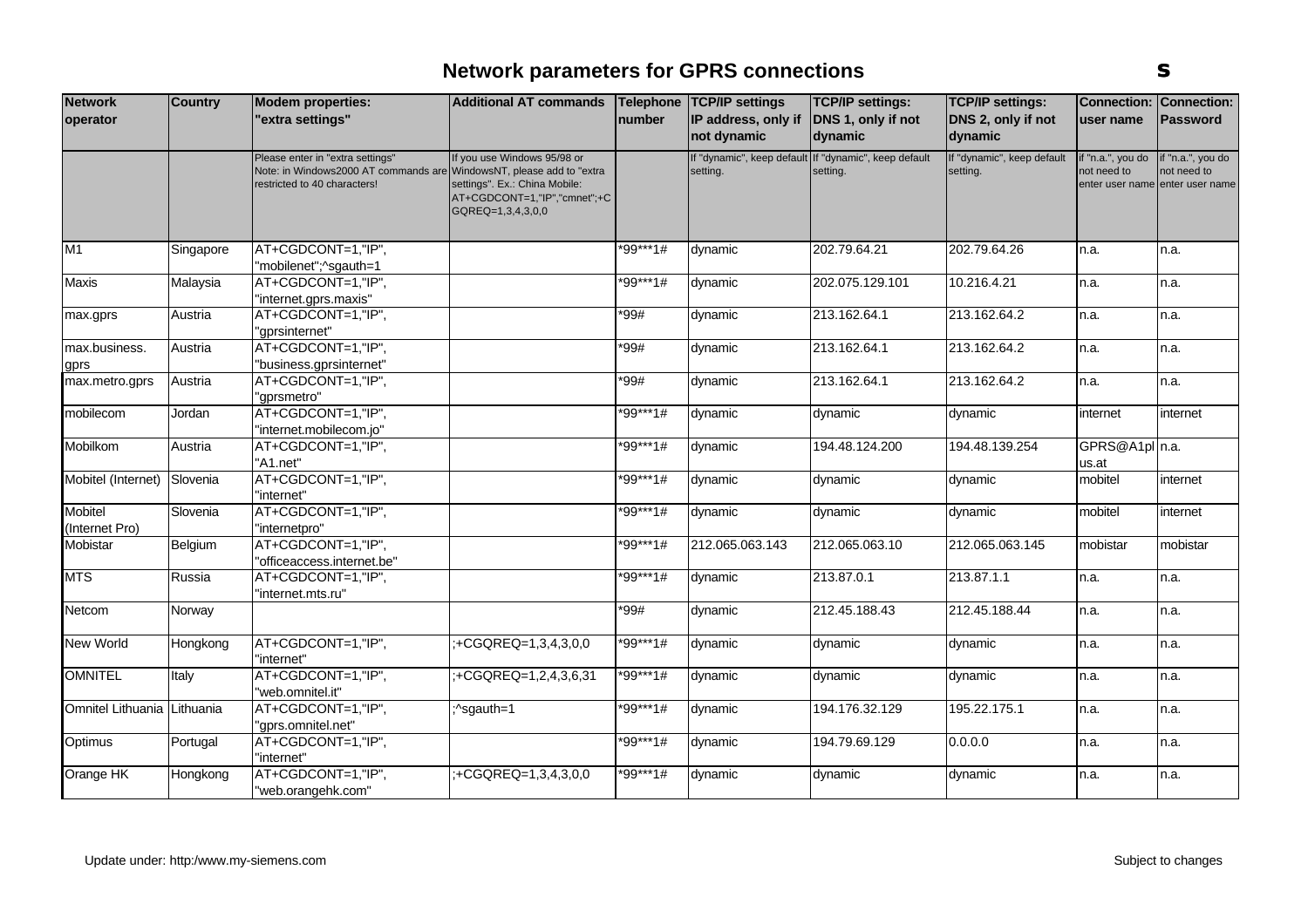| <b>Network</b>                 | <b>Country</b>    | <b>Modem properties:</b>                                                                                 | <b>Additional AT commands</b>                                                                                                                        |          | Telephone TCP/IP settings | <b>TCP/IP settings:</b>                                           | <b>TCP/IP settings:</b>                | <b>Connection:</b>               | Connection:                                                         |
|--------------------------------|-------------------|----------------------------------------------------------------------------------------------------------|------------------------------------------------------------------------------------------------------------------------------------------------------|----------|---------------------------|-------------------------------------------------------------------|----------------------------------------|----------------------------------|---------------------------------------------------------------------|
| operator                       |                   | 'extra settings"                                                                                         |                                                                                                                                                      | number   | IP address, only if       | DNS 1, only if not                                                | DNS 2, only if not                     | user name                        | Password                                                            |
|                                |                   |                                                                                                          |                                                                                                                                                      |          | not dynamic               | dynamic                                                           | dynamic                                |                                  |                                                                     |
|                                |                   | Please enter in "extra settings"<br>Note: in Windows2000 AT commands are<br>restricted to 40 characters! | If you use Windows 95/98 or<br>WindowsNT, please add to "extra<br>settings". Ex.: China Mobile:<br>AT+CGDCONT=1,"IP","cmnet";+C<br>GQREQ=1,3,4,3,0,0 |          | setting.                  | If "dynamic", keep default If "dynamic", keep default<br>setting. | If "dynamic", keep default<br>setting. | if "n.a.", you do<br>not need to | if "n.a.", you do<br>not need to<br>enter user name enter user name |
| Orange UK                      | <b>UK</b>         | AT+CGDCONT=1,"IP",                                                                                       |                                                                                                                                                      | *99***1# | dynamic                   | 158.43.192.1                                                      | 158.43.128.1                           | Orange                           | n.a.                                                                |
|                                |                   | "orangeinternet"                                                                                         |                                                                                                                                                      |          |                           |                                                                   |                                        |                                  |                                                                     |
| Orange CH                      | Switzerland       | AT+CGDCONT=1,"IP",<br>"internet";^sgauth=1                                                               |                                                                                                                                                      | *99***1# | dynamic                   | 213.55.128.1                                                      | 213.55.128.2                           | n.a.                             | n.a.                                                                |
| Paegas<br><b>GPRS</b> Internet | Czech<br>Republic | AT+CGDCONT=1,"IP",<br>"internet.click.cz"                                                                |                                                                                                                                                      | *99***1# | dynamic                   | 62.141.0.1                                                        | 62.141.0.2                             | n.a.                             | n.a.                                                                |
| Paegas                         | Czech             | AT+CGDCONT=1,"IP",                                                                                       |                                                                                                                                                      | *99***1# | dynamic                   | 62.141.0.1                                                        | 62.141.0.2                             | n.a.                             | n.a.                                                                |
| <b>GPRS Profil</b>             | Republic          | "profil.click.cz"                                                                                        |                                                                                                                                                      |          |                           |                                                                   |                                        |                                  |                                                                     |
| Pannon                         | Hungary           | AT+CGDCONT=1,"IP",<br>"net"                                                                              |                                                                                                                                                      | *99***1# | dynamic                   | 193.225.155.254                                                   | 194.149.0.157                          | n.a.                             | n.a.                                                                |
| <b>PEOPLE</b>                  | Hongkong          | AT+CGDCONT=1,"IP",<br>"internet"                                                                         | +CGQREQ=1,3,4,3,0,0                                                                                                                                  | *99***1# | dynamic                   | dynamic                                                           | dynamic                                | n.a.                             | n.a.                                                                |
| Plus GSM                       | Poland            | AT+CGDCONT=1,"IP",<br>"www.plusgsm.pl"                                                                   |                                                                                                                                                      | *99***1# | dynamic                   | 212.2.96.62                                                       | 212.2.96.52                            | n.a.                             | n.a.                                                                |
| Proximus Internet Belgium      |                   | AT+CGDCONT=1,"IP",<br>"INTERNET.PROXIMUS.BE"                                                             |                                                                                                                                                      | *99***1# | dynamic                   | 195.238.002.021                                                   | 195.238.002.022                        | n.a.                             | n.a.                                                                |
| Proximus Intranet Belgium      |                   | AT+CGDCONT=1,"IP",<br>"INTRAPROX.BE"                                                                     |                                                                                                                                                      | *99***1# | dvnamic                   | 195.238.002.021                                                   | 195.238.002.022                        | n.a.                             | n.a.                                                                |
| Quam                           | Germany           | AT+CGDCONT=1,"IP",<br>"quam.de"                                                                          | :+CGQREQ=1,2,4,3,9,31                                                                                                                                | *99***1# | dynamic                   | 193.189.244.197                                                   | 193.189.244.205                        | quam                             | quam                                                                |
| Radiolinja                     | Finland           | AT+CGDCONT=1,"IP",<br>"internet"                                                                         |                                                                                                                                                      | *99***1# | dynamic                   | 213.161.33.200                                                    | 212.226.226.1                          | rlnet                            | internet                                                            |
| <b>SFR</b>                     | France            | AT+CGDCONT=1,"IP",<br>"websfr"                                                                           |                                                                                                                                                      | *99***1# | dynamic                   | 172.20.2.10                                                       | 0.0.0.0                                | n.a.                             | n.a.                                                                |
| Simobil                        | Slovenia          | AT^sgauth=2                                                                                              |                                                                                                                                                      | *99#     | dynamic                   | 121.30.86.130                                                     | 193.189.160.11                         | n.a.                             | n.a.                                                                |
| Singtel                        | Singapore         | AT+CGDCONT=1,"IP",<br>"internet";^sgauth=1                                                               |                                                                                                                                                      | *99***1# |                           | 165.21.100.88                                                     | 165.21.83.88                           | n.a.                             | n.a.                                                                |
| Smart                          | Philippines       | AT+CGDCONT=1,"IP",<br>"internet";^sgauth=1                                                               |                                                                                                                                                      | *99***1# | dynamic                   | 202.057.096.003                                                   | 202.057.096.004                        | n.a.                             | n.a.                                                                |
| <b>SmarTone</b>                | Hongkong          | AT+CGDCONT=1,"IP",<br>"hkinternet"                                                                       | +CGQREQ=1,3,4,3,0,0                                                                                                                                  | *99***1# | dynamic                   | 202.140.96.51                                                     | 202.140.96.52                          | n.a.                             | n.a.                                                                |
| Sonera                         | Finland           | AT+CGDCONT=1,"IP",<br>"internet"                                                                         |                                                                                                                                                      | *99***1# | dynamic                   | 192.89.123.230                                                    | 192.89.123.231                         | n.a.                             | n.a.                                                                |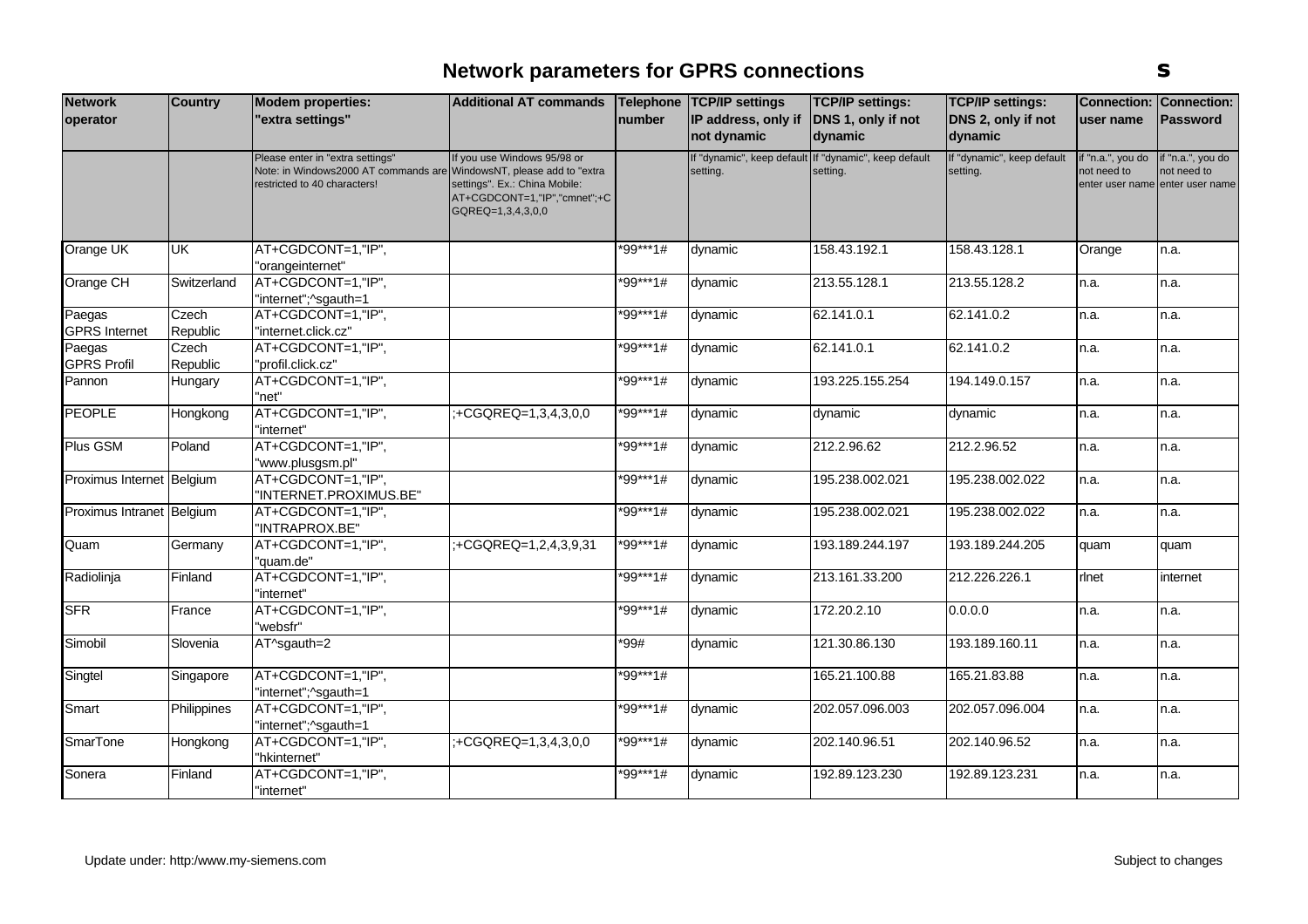| <b>Network</b>       | <b>Country</b> | <b>Modem properties:</b>                                                                                                                 | <b>Additional AT commands</b>                                                                                     |            | Telephone TCP/IP settings | <b>TCP/IP settings:</b>                                           | <b>TCP/IP settings:</b>                | <b>Connection:</b>               | Connection:                                                         |
|----------------------|----------------|------------------------------------------------------------------------------------------------------------------------------------------|-------------------------------------------------------------------------------------------------------------------|------------|---------------------------|-------------------------------------------------------------------|----------------------------------------|----------------------------------|---------------------------------------------------------------------|
| operator             |                | extra settings"                                                                                                                          |                                                                                                                   | number     | IP address, only if       | DNS 1, only if not                                                | DNS 2, only if not                     | user name                        | <b>Password</b>                                                     |
|                      |                |                                                                                                                                          |                                                                                                                   |            | not dynamic               | dynamic                                                           | dynamic                                |                                  |                                                                     |
|                      |                | Please enter in "extra settings"<br>Note: in Windows2000 AT commands are WindowsNT, please add to "extra<br>restricted to 40 characters! | If you use Windows 95/98 or<br>settings". Ex.: China Mobile:<br>AT+CGDCONT=1,"IP","cmnet";+C<br>GQREQ=1,3,4,3,0,0 |            | setting.                  | If "dynamic", keep default If "dynamic", keep default<br>setting. | If "dynamic", keep default<br>setting. | if "n.a.", you do<br>not need to | if "n.a.", you do<br>not need to<br>enter user name enter user name |
| Sonofon              | Denmark        |                                                                                                                                          |                                                                                                                   | *99#       | dynamic                   | 212.88.64.14                                                      | 212.88.64.15                           | n.a.                             | n.a.                                                                |
| Starhub              | Singapore      | AT+CGDCONT=1,"IP",<br>'shwapint"                                                                                                         |                                                                                                                   | *99***1#   | dynamic                   | 203.116.001.078                                                   | 203.116.254.150                        | n.a.                             | n.a.                                                                |
| <b>SUNDAY</b>        | Hongkong       | AT+CGDCONT=1,"IP",<br>"internet"                                                                                                         | :+CGQREQ=1,3,4,3,0,0                                                                                              | *99***1#   | dynamic                   | dynamic                                                           | dynamic                                | n.a.                             | n.a.                                                                |
| Sunrise              | Switzerland    | AT+CGDCONT=1,"IP",<br>"internet";^sgauth=1                                                                                               |                                                                                                                   | *99***1#   | dynamic                   | 212.35.35.35                                                      | 212.35.35.5                            | internet                         | internet                                                            |
| Swisscom             | Switzerland    | AT+CGDCONT=1,"IP",<br>"gprs.swisscom.ch"                                                                                                 | :^sgauth=1                                                                                                        | *99***1#   | dynamic                   | 164.128.36.34                                                     | 164.128.76.39                          | n.a.                             | n.a.                                                                |
| <b>TDC</b>           | Denmark        | AT+CGDCONT=1,"IP",<br>'internet"                                                                                                         |                                                                                                                   | *99***1#   |                           | 193.162.146.9                                                     | 193.162.153.31                         | n.a.                             | n.a.                                                                |
| Telefonica           | Spain          | AT+CGDCONT=1,"IP",<br>"movistar.es"                                                                                                      | ;^sgauth=1                                                                                                        | $*99***1#$ | dynamic                   | 194.179.1.100                                                     | 194.179.1.101                          | <b>MOVISTAR</b>                  | <b>MOVISTAR</b>                                                     |
| <b>Telenor Mobil</b> | Norway         | AT+CGDCONT=1,"IP",<br>'internet"                                                                                                         | +CGQREQ=1,0,0,0,0,0;+C<br>GQMIN=1,0,0,0,0,0                                                                       | $*99***1#$ | dynamic                   | 212.017.121.003                                                   | 0.0.0.0                                | s45                              | 1111                                                                |
| tele.ring            | Austria        | AT+CGDCONT=1,"IP",<br>'web";^sgauth=1                                                                                                    | :+CGQREQ=1,3,4,3,1,31                                                                                             | *99***1#   | dynamic                   | 212.95.31.11                                                      | 212.95.31.35                           | web@telerin<br>g.at              | web                                                                 |
| Telestet             | Greece         | AT+CGDCONT=1,"IP",<br>'gnet.b-online.gr"                                                                                                 |                                                                                                                   | *99***1#   | dynamic                   | 212.152.079.019                                                   | 212.152.079.020                        | MSISDN e.g 24680<br>3093XXXXXXX  |                                                                     |
| Telia                | Sweden         |                                                                                                                                          |                                                                                                                   | *99#       | dynamic                   | dynamic                                                           | dynamic                                | n.a.                             | n.a.                                                                |
| Telstra              | Australia      | AT+CGDCONT=1,"IP",<br>"telstra.internet"                                                                                                 |                                                                                                                   | *99***1#   | dynamic                   | 139.130.4.4                                                       | 203.50.170.2                           | n.a.                             | n.a.                                                                |
| <b>TIM</b>           | Italy          | AT+CGDCONT=1,"IP",<br>uni.tim.it";^sgauth=1"                                                                                             |                                                                                                                   | *99***1#   | dynamic                   | dynamic                                                           | dynamic                                | n.a.                             | n.a.                                                                |
| Timecel              | Malaysia       | AT+CGDCONT=1,"IP",<br>"timenett.com.my"                                                                                                  |                                                                                                                   | *99***1#   | dynamic                   | 203.121.16.85                                                     | 203.121.16.120                         | n.a.                             | n.a.                                                                |
| <b>TMN</b>           | Portugal       | AT+CGDCONT=1,"IP",<br>"internet"                                                                                                         | $;+c$ gqreq=1,3,4,3,1,31                                                                                          | *99***1#   | dynamic                   | 194.65.3.20                                                       | 194.65.3.21                            | n.a.                             | n.a.                                                                |
| T-Mobile D           | Germany        | AT+CGDCONT=1,"IP",<br>"internet.t-d1.de"                                                                                                 |                                                                                                                   | *99***1#   | dynamic                   | 193.254.160.1                                                     | 0.0.0.0                                | n.a.                             | n.a.                                                                |
| T-Mobile UK          | <b>UK</b>      | AT+CGDCONT=1,"IP", "general.t-<br>mobile.uk"                                                                                             |                                                                                                                   | *99***1#   | dynamic                   | dynamic                                                           | dynamic                                | user                             | one2one                                                             |